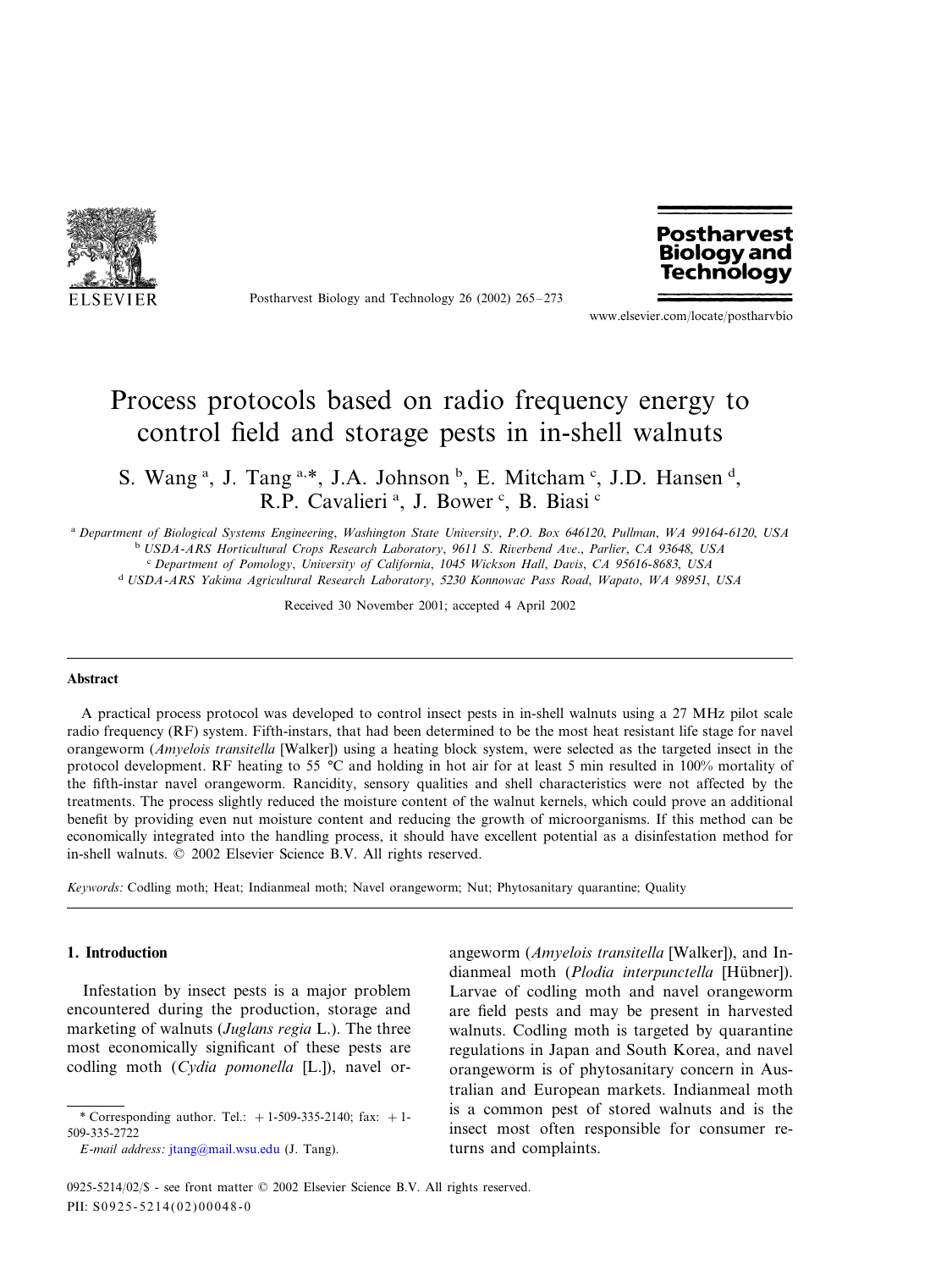Methyl bromide (MeBr) fumigation is the usual treatment applied to walnuts to meet quarantine and phytosanitary requirements before shipment to domestic and international markets. Under the Montreal Protocol of the United Nations, MeBr will be banned by 2005 from use for purposes other than preshipment or quarantine treatments (USEPA, 2001). Greater regulation and restriction of MeBr use will likely increase the cost of the fumigant, as well as reduce its availability (Mitcham, 2001). There is, therefore, interest in developing an alternative, non-chemical process protocol to control insect pests in walnuts while retaining acceptable product quality.

Conventional hot air is currently used for initial and final drying of in-shell walnuts after bleaching and washing. The final drying process typically requires  $4-6$  h in 52 °C air. The slow heating is due to the interior air pockets in in-shell walnuts (Tang et al., 2000; Wang et al., 2001b). Radio frequency (RF) treatment has the potential for use as an alternative thermal treatment for quarantine (Wang et al., 2001a) as well as a fast drying method (Jones and Rowley, 1996). This is because RF energy interacts directly with dielectric materials to provide fast heating (Nelson, 1996). Nelson and Payne (1982) used a laboratory RF unit to control pecan weevil in pecans, but the treatments resulted in a reduction in pecan seed germination. Recently, Wang et al. (2001a) developed a RF treatment to control third- and fourth-instar codling moths in in-shell walnuts. This treatment increased walnut core temperature to 53 °C in 3 min. A 5 min holding time at this temperature resulted in 100% kill of insects without causing quality degradation based on peroxide values (PV) and fatty acids (FA). Thus, it would be desirable if a similar treatment could be used to control other postharvest insect pests, such as Indianmeal moth and navel orangeworm.

In developing a disinfestation protocol for walnuts, it was important to determine which of the targeted insects is the most heat resistant, as well as the most heat resistant life stage for each species. To accomplish this, information was required on the minimum time–temperature combinations that result in 100% mortality for each insect over a relatively large range of temperatures. Several researchers have reported mortality of codling moth instars subjected to hot water bath treatments (Yokoyama et al., 1991; Neven, 1994; Neven and Rehfield, 1995). The thermal death kinetics for fifth-instars of Indianmeal moth, codling moth and navel orangeworm have been separately reported (Johnson et al., 2002; Wang et al., 2002a,b). The thermal death time (TDT) curve for each of these insects is summarized in Fig. 1. The results suggest that navel orangeworm is the most heat resistant insect at the fifth-instar life stage. Yokoyama et al. (1991) reported that the fifth-instar larva was the most heat tolerant developmental stage of codling moth, but additional research is needed to determine the most heat tolerant life stage of the navel orangeworm.

To be effective, phytosanitation procedures must also retain product quality. Quality factors for walnuts include crackability, kernel color, moisture content and flavor. Walnuts contain high concentrations of polyunsaturated fatty acids. This makes them susceptible to the development of oxidative and hydrolytic rancidity, especially at high temperatures. The two main parameters indicating walnut oxidative rancidity are peroxide values (PV, meq/kg) and fatty acids (FA, % oleic). According to the industry standard (Diamond Walnut Company, Stockton, CA), good quality walnuts should have a  $PV < 1.0$ 



Fig. 1. Experimentally determined minimum time–temperature combinations for complete kill of 600 fifth-instar Indianmeal moths (IMM), codling moths (CM) and navel orange worms (NOW) after heating at 18 °C/min in a heating block system (after Johnson et al., 2002; Wang et al., 2002a,b).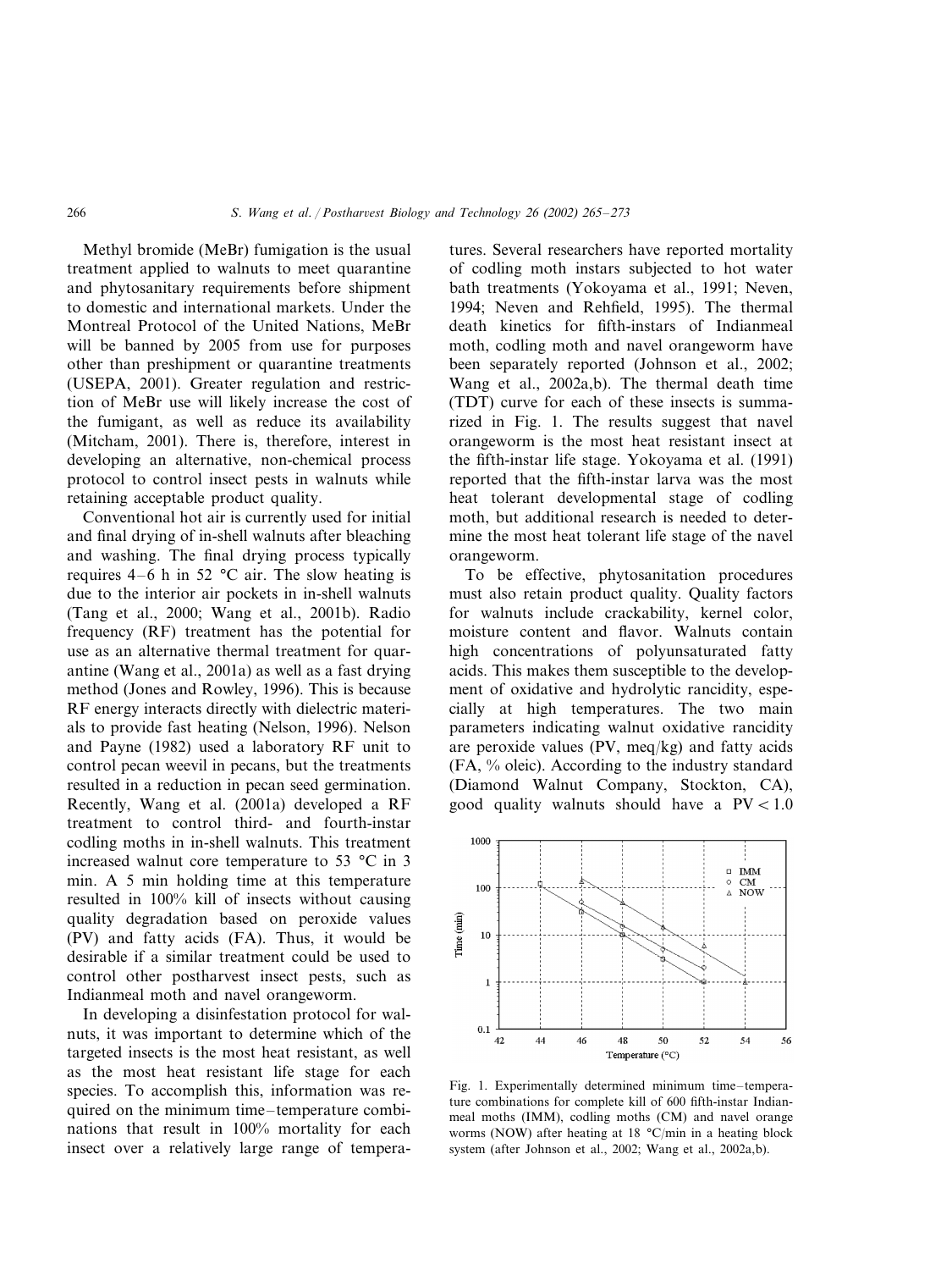meq/kg and a  $FA < 0.6\%$ . Buranasompob et al. (2001) reported that heating shelled walnut kernels to 60 °C and hold them for up to 10 min did not increase rancidity compared to untreated walnuts. However, the effect of RF treatments on rancidity needs to be tested.

Objectives of this research were: (1) to determine the most tolerant life stage for the navel orangeworm; (2) to develop a practical process protocol to control the targeted insects using RF energy with hot air; and (3) to study the impact of these treatment protocols on walnut quality.

## **2. Materials and methods**

# <sup>2</sup>.1. *Effect of temperature on insect mortality*

We used a heating block system (Wang et al., 2002b) developed at Washington State University (WSU), Pullman, WA, to determine the most heat resistant life stage for navel orangeworms among three different life-stages. The life stages most commonly found on dehydrated walnuts are larvae and pupae. Navel orangeworm eggs normally hatch before reaching the processing plant. For this reason the life stages selected for comparison were third-instar larvae, fifth-instar larvae and pupae. The heating block system directly heated the insects at a heating rate of 18  $^{\circ}$ C/min, which was similar to the heating rate during RF treatments. Heating block temperatures were controlled by the visual software WorkBench PC 2.0 (Strawberry Tree, Sunnyvale, CA) via a solid state relay with a mean error of less than 0.2 °C from the set temperature. Detailed information on this heating block system can be found in Wang et al. (2002b).

Navel orangeworms were reared at the USDA Horticultural Crops Research Laboratory (HCRL), Fresno, CA, packed in an insulated shipping carton, and shipped via overnight delivery to WSU. Tested insects were treated at three time–temperature combinations just below the TDT curve (Fig. 1), these being  $48 \text{ °C} + 25 \text{ min}$ holding, 50 °C + 10 min holding, and 52 °C + 4 min holding. Control insects were placed in the unheated block chamber for 25 min. For all the insect mortality tests, 200 insects were treated each run, and each time–temperature combination was repeated three times. At the end of each treatment, the insects were held at 23 °C, 60% RH with a 14:10 (L:D) h photo-period for 1 day before examination.

Insects were considered dead if no movement was observed. Moribund and surviving larvae were observed for an additional 5 days. Mortality of pupae was evaluated by the level of adult emergence after about 12 days at 26 °C. Mortality was calculated as the percentage of dead insects relative to total treated insects for each treatment. Mean values and standard deviations were calculated from three replications for each time–temperature combination. Treatment mortality was corrected for control mortality using the Abbott (1925) formula. To normalize the data, an arcsine transformation was used before analysis. Time–temperature treatments were compared using the SAS analysis of variance test (ANOVA) procedure (SAS Institute, 1989). Where ANOVA showed significant differences  $(P \le 0.05)$ , means were separated using least significant difference (LSD) *t*-test (SAS Institute, 1989).

## <sup>2</sup>.2. *RF treatment system and procedure*

RF energy was used as the main source of heating in all treatment protocols. To reduce temperature drop during the holding period and to improve the surface heating of in-shell walnuts, heated air was also used in combination with RF energy (Fig. 2). The RF power was supplied by a 6 kW, 27 MHz pilot-scale RF system (COMBI 6-S, Strayfield International Limited, Workingham, UK). The RF system consisted of a transformer, rectifier, oscillator, an inductancecapacitance pair commonly referred to as the 'tank circuit', and the work circuit. The gap between the electrode plates was adjusted so that the samples were treated with 0.8 kW RF energy. A tray drier (UOP8, Armfield Limited, UK) was used to provide forced hot air, and a fan and electric power settings maintained the airflow speed (1 m/s) and air temperature (55  $^{\circ}$ C) in the RF cavity. Two preliminary tests were conducted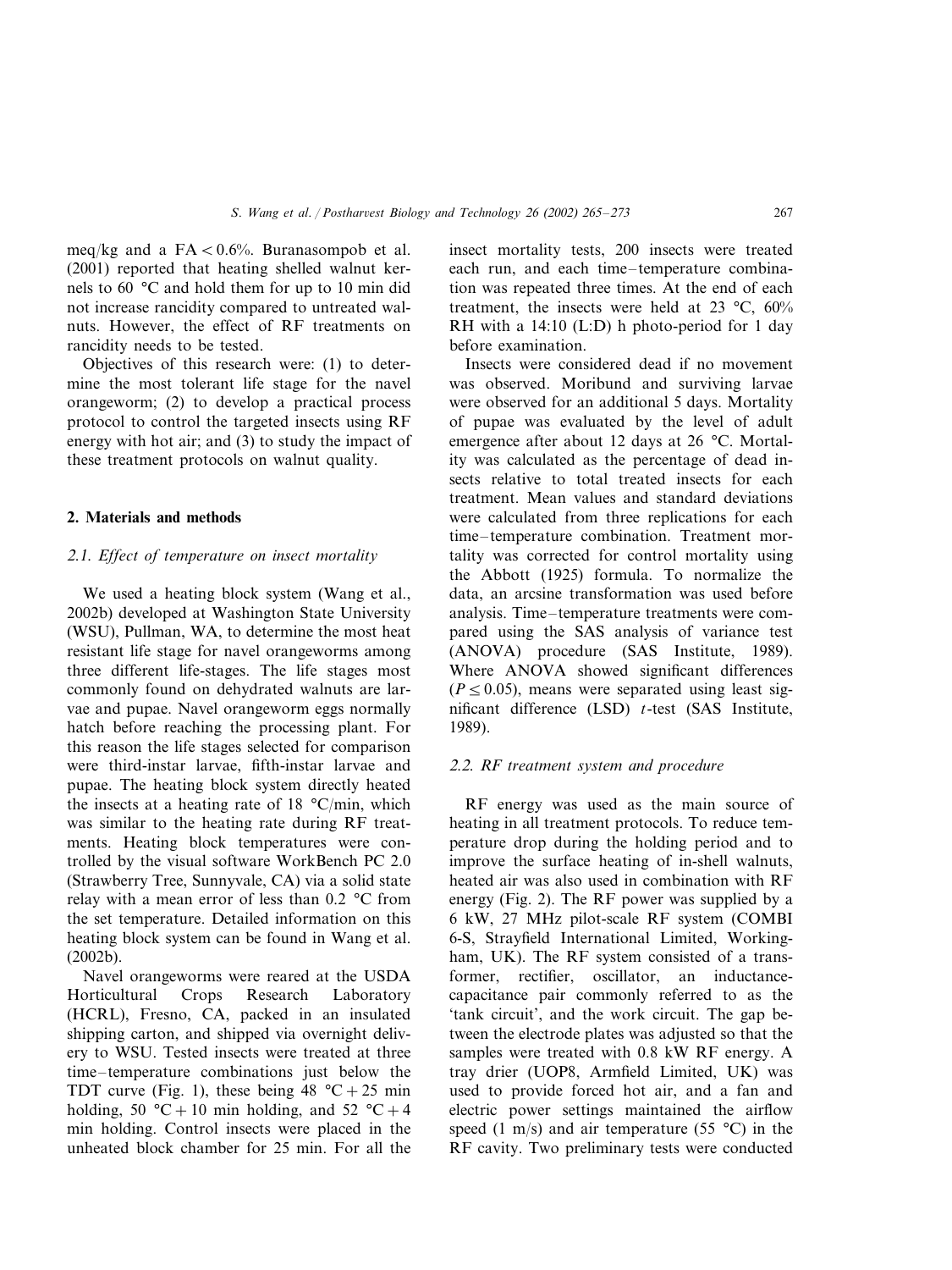

Fig. 2. Schematic view of the combined RF and hot air treatments of in-shell walnuts for insect control.

to determine the power and ramp time by using 60 walnuts from the same batch of samples used for infestation and quality tests. The kernel temperature of a walnut in the center of the samples was measured using a fiber-optic sensor (Nortech Fiberonic, Quebec, Canada) inserted through predrilled holes in the shell. These sensors provided  $0.5$  °C accuracy in the test temperature range between 20 and 60 °C.

Walnuts were infested at HCRL in Fresno, CA, with the most heat resistant life stage of navel orangeworm. An insect larva was placed in each walnut through a 4 mm pre-drilled hole in the shell. Each hole was sealed with a small amount of clay to prevent the insects escaping from the walnuts. An insulated box containing 240 infested walnuts was shipped by overnight delivery to WSU for RF treatments. Sixty infested in-shell walnuts were treated in each run. The walnuts were placed in two layers occupying approximately a square of  $28 \times 18$  cm from the electrode plates of  $70 \times 50$  cm. The power was set to 0.8 kW, which is equivalent to about 1 kW/kg.

Three different process protocols were selected based on the TDT curve for the most heat resistant insect and the known thermal effects on walnut quality (Buranasompob et al., 2001). The final temperature (55  $^{\circ}$ C) and 5 min holding time were selected and that provided room to achieve a complete control of the insects in walnuts based on about 3 °C variation in temperature within the treatment area. In-shell walnuts were heated by RF energy alone to 55 °C mean kernel temperature in protocols A and B, and heated by RF energy together with 55 °C hot air in protocol C. The walnuts were then held in heated air of 55 °C for 5 (protocol A) and 10 min (protocols B and C) (Table 1). Unheated walnuts were used as a control for each protocol. Each test was repeated three times.

Following RF treatments, the walnuts were cooled with forced air  $(1 \text{ m/s})$  at 22 °C for 20 min before transfer to cold storage at 4 °C and stored for 1 day to reduce probable adverse effects of the elevated temperatures on walnut quality. Infested walnuts were then placed at 23 °C, 60% RH with a 14:10 (L:D) h photo-period for 1 day before the shells were opened for examination. Insect mortality was recorded as previously described: moribund and living insects being kept under observation for another 5 days. The mortality was calculated based on three replicates.

Walnuts used for quality assessments were shipped overnight from the University of California, Davis, CA (UCD) to WSU and handled under the same conditions as the infested samples. The treated walnuts were stored for 1 day at 4 °C before being transported to the Diamond Walnut Company, CA, for chemical analysis or returned to UCD for quality evaluation.

## <sup>2</sup>.3. *Walnut quality analyses*

Accelerated shelf life tests were conducted in which in-shell walnuts were stored in an incubator

| Table 1                                                        |  |  |  |
|----------------------------------------------------------------|--|--|--|
| Treatment conditions for the infested walnut study and quality |  |  |  |
| analysis                                                       |  |  |  |

| Treatment<br>protocols                                                 |                                                              | Heating to $55^{\circ}$ C Holding with heated<br>air at $55 °C$ |
|------------------------------------------------------------------------|--------------------------------------------------------------|-----------------------------------------------------------------|
| $A$ (RF+5 min)<br>$B$ (RF+10 min)<br>C (RF with hot<br>$air + 10$ min) | RF heating<br>RF heating<br>RF with heated<br>air at $55 °C$ | 5 min<br>$10 \text{ min}$<br>$10 \text{ min}$                   |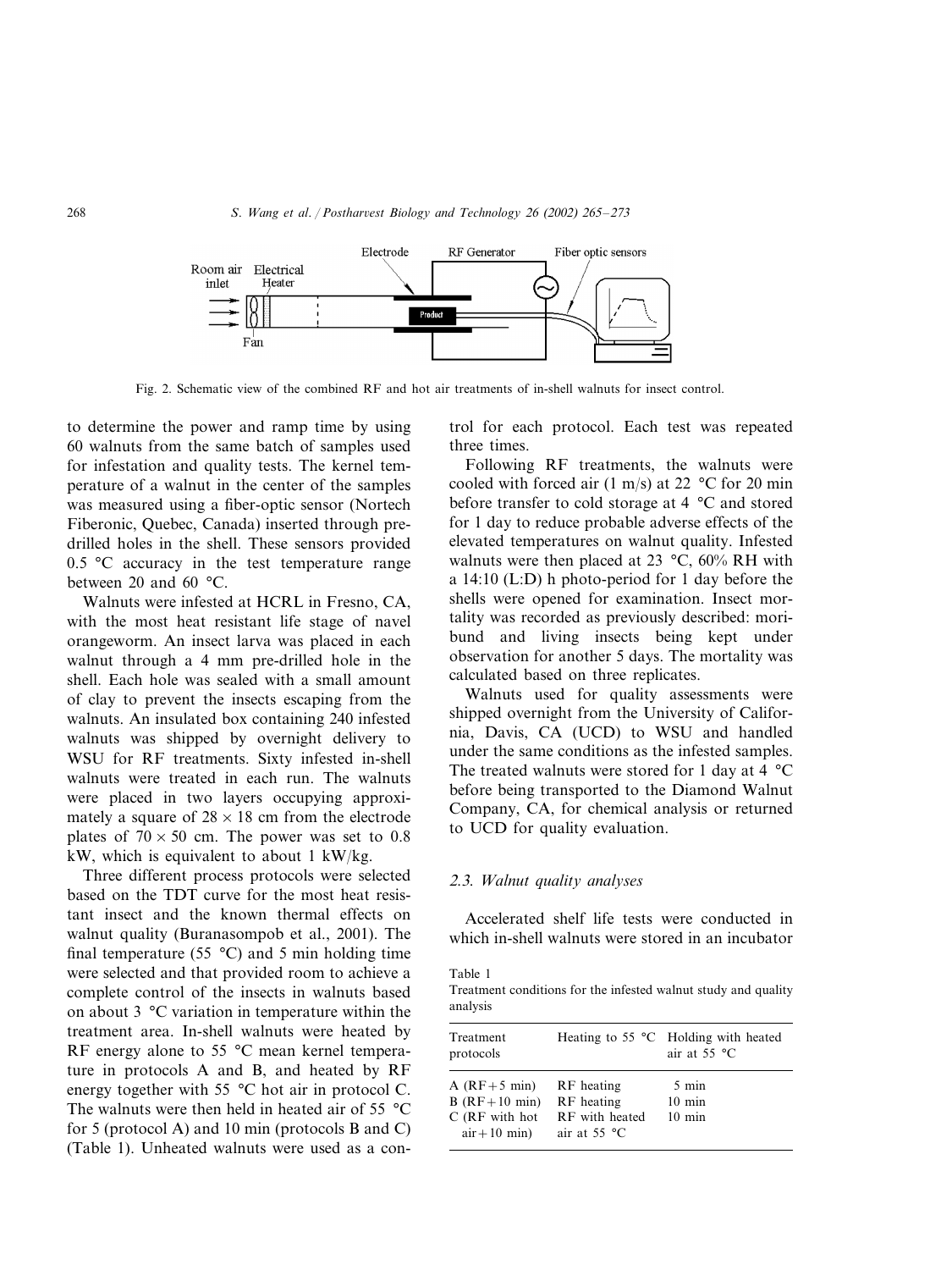

Fig. 3. Setup of Instron compression tester used to measure the force required to fracture walnut shell (a) and kernel (b).

at 35 °C and 30% relative humidity (RH) for 10 and 20 days. These conditions simulated approximately 1 and 2 year storage periods at 4 °C, respectively, based on a  $Q_{10}$  value of 3.4 at 35 °C, which is defined as the increase of shelflife, as a ratio, when storage temperature is increased by 10 °C (Taoukis et al., 1997). Oxidative rancidity involves a reaction with oxygen, and increases as the temperature rises and storage time increases. To test for both oxidative and hydrolytic rancidity in the treated walnuts, the peroxide values (PV) and fatty acid (FA) content of the kernels were determined using methods Cd 8-53 and Ca 5a-40 of the American Oil Chemists Society (AOCS, 1998a,b). Detailed measurement procedures and calculation of PV and FA values were described in Wang et al. (2001a). Mean values and standard deviations were calculated for both values for each time–temperature treatment. Within each storage regime, time–temperature treatments were compared using the SAS ANOVA procedure (SAS Institute, 1989).

Quality analysis of treated in-shell walnuts was also carried out based on their physical properties. The force required to crack the shells and kernels of three replicate groups of 15 walnuts was measured using the Instron tension/ compression test system (load frame model 1122, Instron, UK) (Fig. 3a). Each nut was placed onto a 50 mm wide concave metal base. A similar metal fitting was attached to a 2.5 kg load cell. The fittings were machined so as to

approximate the curvature of the walnut shells, thereby distributing the force over as much of the total nut surface as possible. Each walnut shell was compressed 3 mm at a rate of 20 mm/ min, this being sufficient to crack the shell. The Instron software (Merlin, Version 4.31) recorded the force applied every 0.3 s. From these data, the distance traveled and force at which the first crack occurred could be summarized.

The shells were then removed, and a trimmed 0.25 kernel from each nut was placed flattest side down on a pair of 3 mm diameter metal rollers spaced 9 mm apart (Fig. 3b). A 3 mm thick cutting 'blade' with a rounded leading edge was attached to a 50 g load cell and positioned centrally above each kernel. As the blade traveled 5 mm down between the rollers, the force and distance were recorded, as previously.

Weights of the shells and kernels of five nuts from each replicate group were recorded. The nuts were then dried at 70 °C until no further weight loss occurred in order to calculate percentage moisture content for each.

A separate group of walnuts was shelled by hand and used for sensory analysis. Trained panelists were presented with portion cups containing walnut meats from three replicate groups from each treatment in a random order, along with a blind control sample. A labeled sample of the control kernels was also provided. So as to neutralize possible color differences, panelists were asked to wear green tinted glasses and tests were conducted under red lighting. The panelists scored the extent to which flavor and texture of the kernels differed from the labeled control kernels on a scale of 0—no difference from control, to 5—extremely different from control. They were also asked to comment on the flavor, texture and overall appeal of each sample as it compared to the control.

Mean values and standard deviations were calculated from three replicates for each RF treatment and were compared using the SAS analysis of variance (ANOVA) procedure (SAS Institute, 1989). Where there were significant differences ( $P \le 0.05$ ), means were separated using Duncans Multiple Range Test (SAS Institute, 1989).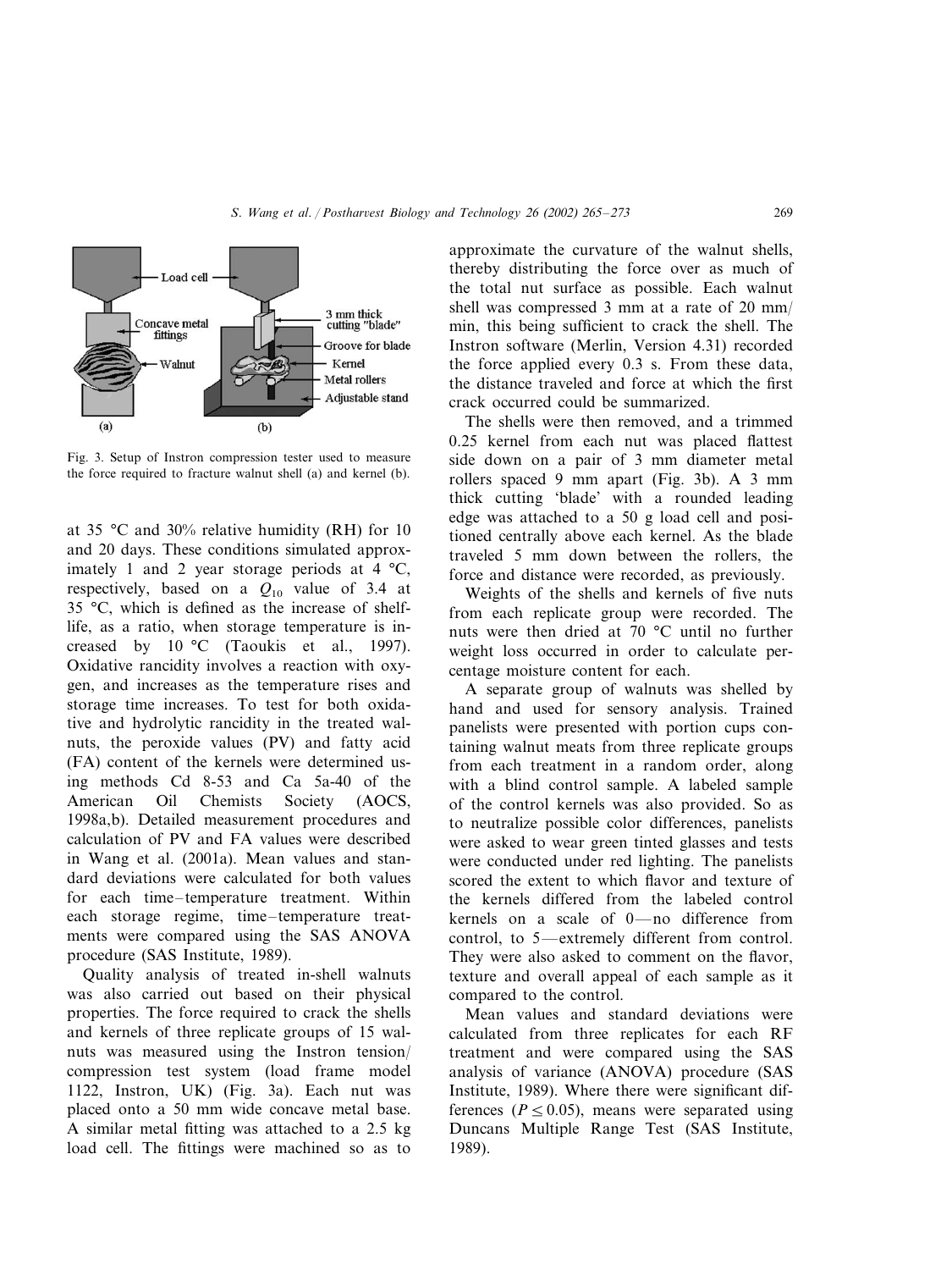# **3. Results and analyses**

#### 3.1. *Heat resistant life*-*stage*

Comparison of the three different life-stages of navel orangeworm showed that the mortality in unheated controls was  $3.5 \pm 1.9$ ,  $1.3 \pm 0.6$  and  $8.1 + 1.0\%$  for third-instars, fifth-instars and pupae, respectively. Although this low control mortality suggested that the effects of shipping and handling were negligible, statistical analysis showed that differences in control mortality for the three life stages were significant  $(P < 0.05)$ . Therefore, treatment mortality was corrected for control mortality before further analysis. Table 2 shows corrected mean values and standard deviations of mortality for navel orangeworm for each life stage and time–temperature combination. Third-instars were significantly less heat tolerant than the other life stages at all temperatures ( $P$  < 0.05). Although mortalities for fifth-instars were consistently less than those for pupae, the difference was significant only at 52 °C ( $P < 0.05$ ). As the RF treatment protocols were conducted at 55 °C, fifth-instars were used in our study to infest in-shell walnuts for treatment confirmation studies.

# 3.2. *Protocol confirmation studies with infested walnuts*

Fig. 4 shows a typical time–temperature history for an in-shell walnut kernel subjected to RF treatment with 10 min hot air holding followed by cooling using forced room air. The kernel temper-

Table 2

Mortality (Mean  $\pm$  S.D., %) of navel orangeworms at three life stages after heating at 18 °C/min (3 replicates) in a heating block system

| Temperature<br>$+$ holding time | Third-instars  | Fifth-instars | Pupae         |
|---------------------------------|----------------|---------------|---------------|
| 48 °C + 25 min                  | $87.4 + 3.0a*$ | $26.5 + 1.5b$ | $27.9 + 2.1b$ |
| 50 °C + 10 min                  | $97.6 + 0.6a$  | $38.0 + 8.4b$ | $59.3 + 6.3b$ |
| 52 °C+4 min                     | $99.8 + 0.2a$  | $73.5 + 8.0b$ | $98.2 + 0.8a$ |

\* Different letters within row indicate that means are significantly different  $(P<0.05)$ .



Fig. 4. Typical time–temperature history for in-shell walnut kernels when subjected to RF heating plus 10 min holding with forced hot air (55  $^{\circ}$ C; 1 m/s) and 20 min cooling with forced room air (22  $\textdegree C$ ; 1 m/s).

ature increased linearly from 22 to 55 °C within 5 min, as shown in our previous study (Wang et al., 2001a). Over the holding period, the kernel temperature decreased by about 2 °C. The forced room air at 1 m/s cooled the walnut kernel temperature from 53 to about 27 °C during 20 min.

Treatment results showed that insect mortality for the control was 0% because all 180 larvae were found alive. Shipment and handling did not cause any mortality in the samples. All of the RF treatments including protocol A  $(RF + 5 min)$ , protocol B  $(RF + 10 \text{ min})$  and protocol C  $(RF)$ with hot air  $+10$  min), resulted in 100% mortality in the tested samples.

#### 3.3. *Walnut quality*

Table 3 shows the mean values and standard deviations of the PV and FA values of the control and the three treated walnut kernel samples. The PV and FA values for all treatments increased with storage time. The final PV and FA values during accelerated storage of up to 20 days remained lower than the industry standard values  $(PV < 1.0$  meq/kg and  $FA < 0.6\%$  for good walnut quality. Hydrolytic rancidity increased slightly after storage, as indicated by increased FA values from 0 to 20 days at 35 °C. There was no statistically significant difference, however, between untreated controls and RF treated walnuts.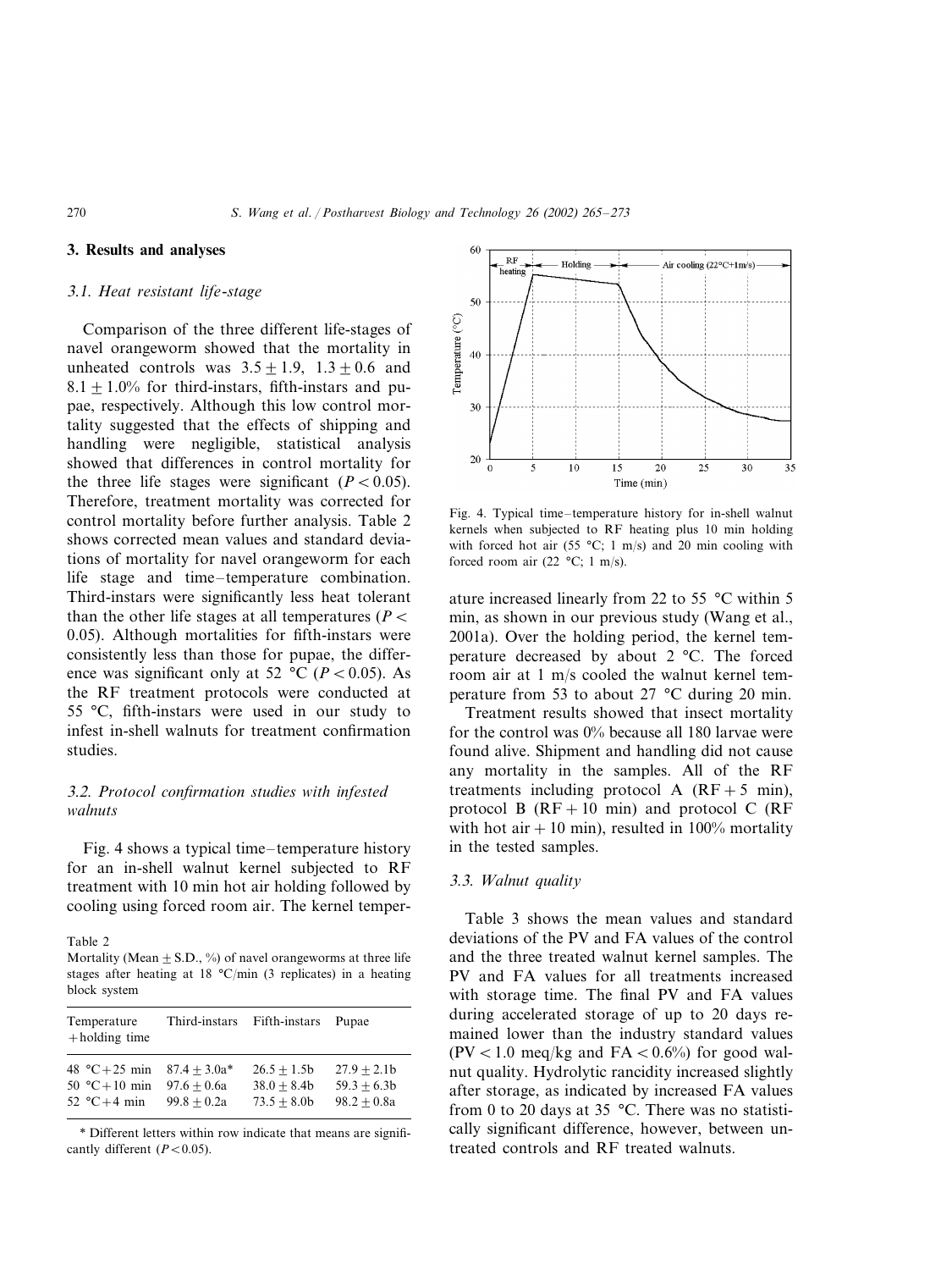None of the RF treated walnuts differed from the control in terms of the force required to crack the shell or the brittleness of the kernels (Table 4). Similarly, the percentage moisture content of the walnut shells was unaffected by RF treatments, whereas all of the treatments significantly reduced the moisture content of the kernels relative to the control  $(P=0.05)$ .

Despite the reduced moisture content, the sensory panelists did not detect any differences between the control and the treated walnut kernels  $(P = 0.05)$ . The tasters recorded a range of comments about the walnut samples; however, these did not show any consistent pattern. These results suggest that the RF treatments tested are not likely to affect consumer acceptance of the treated walnuts.

## **4. Discussion**

This study was conducted with only 60 walnuts in a small area treated at a time in a pilot scale unit. Over the holding period with hot air, the kernel temperature decreased by about 2 °C as compared with an approximate 5 °C decrease when hot air was not used (Wang et al., 2001a). The fact that the process protocols achieved 100% mortality suggests that the final kernel temperatures among the walnuts were relatively uniform. The minimum insect temperature was at least higher than 52 °C based on the TDT curve for fifth-instar navel orangeworm in Fig. 1. Because navel orangeworm is more heat resistant than codling moth and Indianmeal moth (Johnson et al., 2002; Wang et al., 2002a,b), we expect that the same treatments will be effective in controlling these latter two insects.

Further research is needed to determine if the treatment protocol could be scaled up to a commercial process. This would include an analysis of the additional cost on a per unit mass basis to evaluate the economic feasibility of the RF process. In this case, thousands of tons of in-shell walnuts would need to be treated within a relatively short harvest season from August to October (Johnson et al., 1992). A major concern in scaling up the pilot-scale treatments to commercial application is the heating uniformity in walnuts in a much larger RF machine than used this study. For commercial systems, walnuts would likely be treated on conveyer belts moving between RF electrodes. Special attention needs to be paid in designing RF applicators to apply a uniform electromagnetic field through the mass of walnuts during the RF treatments.

The chemical quality evaluations confirmed earlier results in which 3 min RF heating to  $53 \pm$ 3.6 °C with a 5 min hold at that temperature did not increase rancidity (Wang et al., 2001a). In fact, the PV values of RF treated walnuts after 10 and 20 day storage periods were lower than those of untreated controls. This might be due to possible inactivation of the lipoxygenase enzymes by short heat treatments (Buranasompob et al., 2001).

In summary, this study did not find any negative effects of RF treatments designed to control navel orangeworm on the quality attributes of walnuts. During commercial operations, in-shell walnuts are often bleached in water solution and then dried by heated air. The drying effect on the walnuts during RF treatments is, therefore, more likely to be beneficial for industry to reduce overall operation time and cost. The treatment re-

Table 3

Chemical characteristics of in-shell walnuts treated by radio frequency energy (mean  $+$  S.D. from 3 replicates)

| Storage time<br>at $35 °C$ |                                | Peroxide value* $(meq/kg)$                                                  |                                |                                                               | Fatty acid $(\% )$             |                                                                                           |                                    |                                                 |
|----------------------------|--------------------------------|-----------------------------------------------------------------------------|--------------------------------|---------------------------------------------------------------|--------------------------------|-------------------------------------------------------------------------------------------|------------------------------------|-------------------------------------------------|
| (days)                     | Control                        |                                                                             |                                | $RF + 5min$ $RF + 10min$ RF with hot Control<br>$air + 10min$ |                                |                                                                                           | $RF + 5min$ RF + 10min RF with hot | $air + 10$ min                                  |
| $\overline{0}$<br>10<br>20 | $0.01 + 0.01$<br>$0.28 + 0.11$ | $0.05 + 0.05$<br>$0.12 + 0.01$<br>$0.64 + 0.16$ $0.37 + 0.16$ $0.36 + 0.20$ | $0.12 + 0.08$<br>$0.12 + 0.08$ | $0.02 + 0.01$<br>$0.18 + 0.12$<br>$0.61 + 0.03$               | $0.10 + 0.01$<br>$0.15 + 0.01$ | $0.08 + 0.02$ $0.10 + 0.02$<br>$0.16 + 0.04$<br>$0.21 + 0.01$ $0.22 + 0.06$ $0.15 + 0.03$ | $0.14 + 0.02$                      | $0.10 + 0.02$<br>$0.15 + 0.01$<br>$0.17 + 0.03$ |

\* Accepted PV and FA values for good quality are less than 1.0 meq/kg and 0.6%, respectively.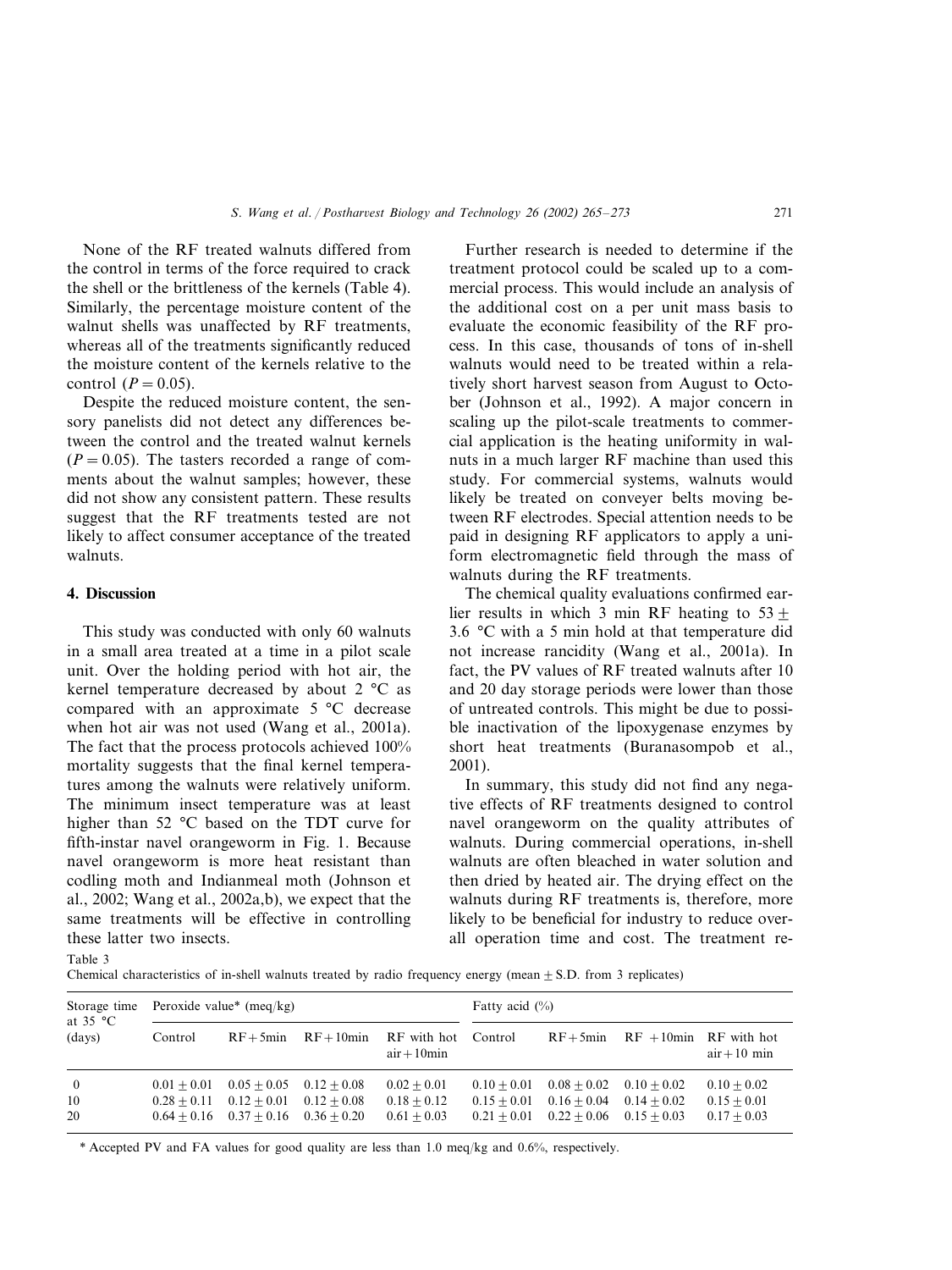| Treatments                 |                | Crackability (N/mm) |              | Moisture content $(\%)$ | Difference to control $(0-5)^*$ |  |
|----------------------------|----------------|---------------------|--------------|-------------------------|---------------------------------|--|
|                            | Kernel         | <b>Shell</b>        | Kernel       | Shell                   |                                 |  |
| Control                    | $8.5 + 5.8a**$ | $593 + 38a$         | $2.6 + 0.3a$ | $7.8 + 0.7a$            | $1.88 + 1.2a$                   |  |
| $RF+5$ min                 | $6.0 + 3.4a$   | $559 + 50a$         | $2.2 + 0.2b$ | $7.1 + 0.5a$            | $1.78 + 1.3a$                   |  |
| $RF+10$ min                | $8.3 + 6.4a$   | $544 + 41a$         | $2.4 + 0.2b$ | $7.7 + 0.6a$            | $1.65 + 1.2a$                   |  |
| RF with hot $air + 10$ min | $10.3 + 6.8a$  | $588 + 40a$         | $2.3 + 0.2b$ | $7.4 + 0.5a$            | $1.73 + 1.3a$                   |  |

Physical characteristics of in-shell walnuts treated by radio frequency energy (Mean  $+$  S.D. from three replicates)

\* Sensory analysis:  $0 = no$  difference from control,  $5 =$  extremely different from control.

\*\* Different letters within column indicate that means are significantly different  $(P<0.05)$ .

quires only a few minutes exposure, does not involve chemical applications, and seems likely to be acceptable to consumers. If this technology can be economically integrated into a continuous packing line system, it would appear to have potential as a disinfestation method for in-shell walnuts.

### **Acknowledgements**

This research was conducted by the Washington State University Agricultural Research Center and was supported in part by grants from USDA-NRI (99-35316-8099), USDA IFAFS (00-52103- 9656), Washington State University IMPACT Center and California Walnut Marketing Board. We thank Steve Lindsay (Diamond Walnut Company, CA) for conducting PV and FA tests, and Karen Valero (USDA-ARS, Fresno, CA) for her technical assistance.

#### **References**

- Abbott, W.S., 1925. A method for computing the effectiveness of an insecticide. J. Econ. Entomol. 18, 265–267.
- AOCS, 1998. AOCS official method Cd 8-53: peroxide value acetic acid-chloroform method, in Official Methods and Recommended Practices of the American Oil Chemists.
- AOCS, 1998. AOCS official method Ca 5a-40: free fatty acids, in Official Methods and Recommended Practices of the American Oil Chemists.
- Buranasompob, A., Tang, J., Mao, R., Powers, J.R., Clark, S., Swanson, B.G., 2001. Lipoxygenase activity in walnuts and almonds, 49C-4, presented at the IFT Annual Meeting, June 23–27, 2001, New Orleans, LA.
- Johnson, J.A., Bolin, H.R., Fuller, G., Thompson, J.F., 1992. Efficacy of temperature treatment for insect disinfestation of dried fruits and nuts. Walnut Research Reports, Walnut Marketing Board, pp. 156–171.
- Johnson, J.A., Wang, S., Tang, J., 2002. Thermal death kinetics of fifth-instar *Plodia interpunctella* (Lepidoptera: Pyralidae). J. Econ. Entomol. (in press).
- Jones, P.L., Rowley, A.T., 1996. Dielectric drying. Drying Technol. 14, 1063–1098.
- Mitcham, E., 2001. Quarantine issues in 2000. Acta Hortic. 553, 451–455.
- Nelson, S.O., 1996. Review and assessment of radio-frequency and microwave energy for stored-grain insect control. Trans. ASAE 39, 1475–1484.
- Nelson, S.O., Payne, J.A., 1982. RF dielectric heating for pecan weevil control. Trans. ASAE 31, 456–458.
- Neven, L.G., 1994. Combined heat treatments and cold storage effects on mortality of fifth-instar codling moth (Lepidoptera: Tortricidae). J. Econ. Entomol. 87, 1262–1265.
- Neven, L.G., Rehfield, L.M., 1995. Comparison of pre-storage heat treatments on fifth-instar codling moth (Lepidoptera: Tortricidae) mortality. J. Econ. Entomol. 88, 1371–1375.
- SAS Institute, 1989. SAS/STAT user's guide, version 6, 4th edition, vol. 2. SAS Institute, Cary, NC.
- Tang, J., Ikediala, J.N., Wang, S., Hansen, J.D., Cavalieri, R.P., 2000. High-temperature-short-time thermal quarantine methods. Postharvest Biol. Technol. 21, 129–145.
- Taoukis, P.S., Labuza, T.P., Sagus, I.S., 1997. Kinetics of food deterioration and shelf-life prediction. In: Valentas, K.J., Rotstein, E., Singh, R.P. (Eds.), Handbook of Food Engineering Practice. CRC Press, Boca Raton, p. 374.
- USEPA. United States Environmental Protection Agency, 2001. Protection of Stratospheric Ozone: Process for exempting quarantine and preshipment applications of methyl bromide. Rules and Regulation, Federal Register 66 (139), 37752–37769.
- Wang, S., Ikediala, J.N., Tang, J., Hansen, J.D., Mitcham, E., Mao, R., Swanson, B., 2001a. Radio frequency treatments to control codling moth in in-shell walnuts. Postharvest Biol. Technol. 22, 29–38.
- Wang, S., Tang, J., Cavalieri, R.P., 2001b. Modeling fruit internal heating rates for hot air and hot water treatments. Postharvest Biol. Technol. 22, 257–270.

Table 4